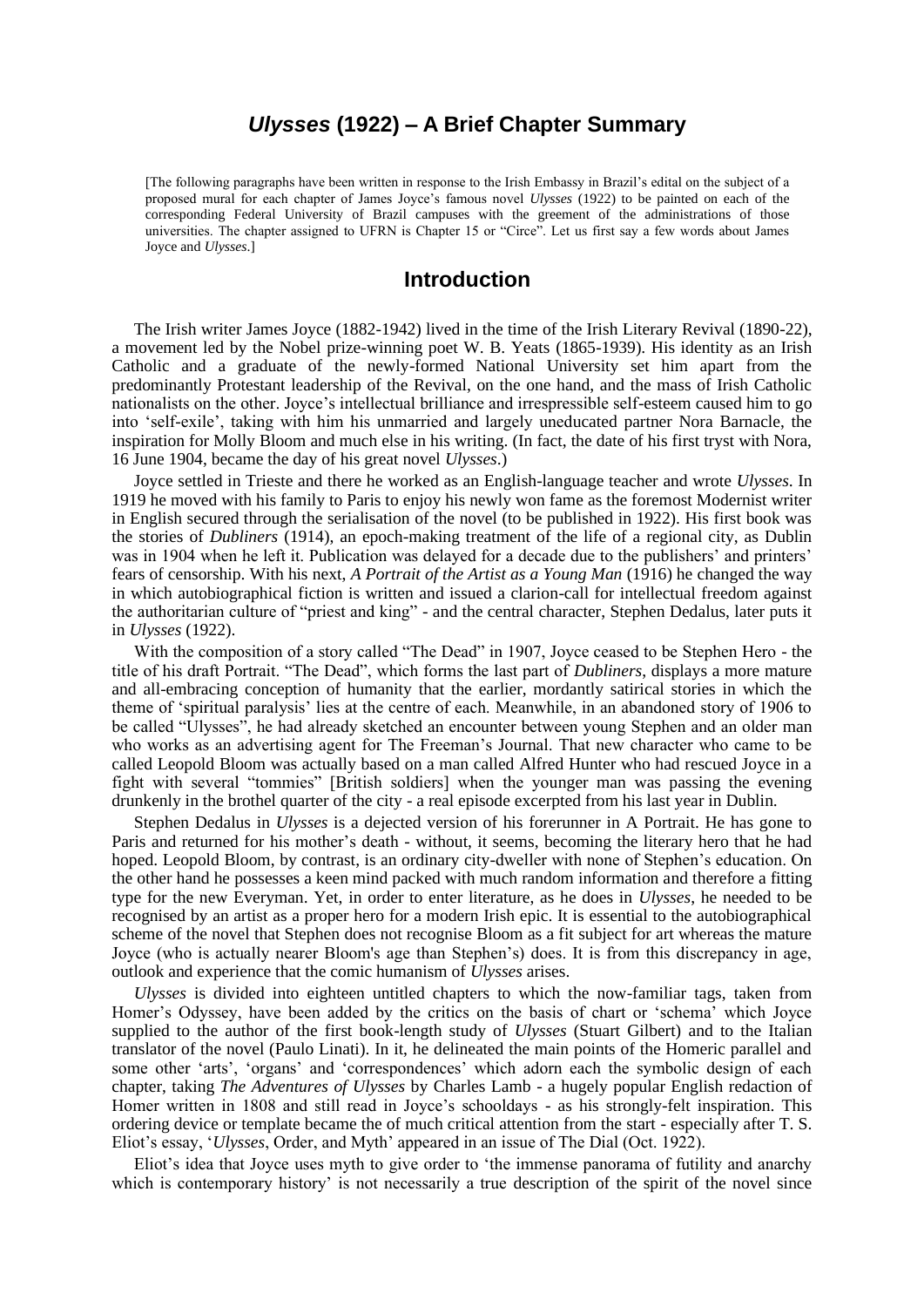Joyce was less daunted by modernity but the combination of such an apparatus with the liberal use of the stream-of-consciousness style of writing which was the chief technical innovation of Joyce's novel found numerous imitators among writers such as Eliot himself, Virginia Wolff, George Faulkner, Thomas Woulfe and - in the most important Irish instance - Flann O'Brien. Today the standing of Ulysses as the pre-eminent modern novel is undisputed.

What is so remarkable about Ulysses? In it Joyce follows two characters' travels through a single day in Dublin fully recording their thoughts from the inside by means the 'interior monologue' - these characters being Stephen and Dedalus along with Molly [Marion] Bloom in the magnificent chapter of eight unpunctuated sentences with which the novel ends. Molly is in bed when Bloom comes home. Pretending to be asleep, she reflects on her recent and less recent experience of woman's life and men. Bloom, in his side, kisses her bottom in a sign of homage and acceptance and - the reader hopes - a renewal of their married life. (About that male gesture of affection she has mixed feelings too.)

By means of the itinerary form of his great novel, Joyce captured an astonishing wealth of ascertainably-true details about the persons, places, businesses, institutions, entertainments and movements which characterised it on that day when, as we now know, Ireland was nigh-20 years away from Independence. In fact Joyce left Ireland before the revolutionary period properly began. The political humour of the novel is consistently anti-imperialist but it is not safe to assume that Joyce was pro-Independence in the form in which the modern Irish state actually emerged. On the contrary, he prove to be one of its sternest critics, recognising it as a reactionary country more than ever dominanted by clerical authority. The Roman not the Sassanach, he had earlier written, is the true tyrant of the country - meaning the Catholic Church more than the British Empire.

Joyce derived many of the details of Ulysses from an annual city almanac called Hely-Thom's Dublin Directory (1904) which he kept beside him as he wrote. Contemporary newspapers and information supplied by friends in response to epistolary request from him were also much in use. This very material aspect of the novel gives it a local rootedness unlike anything else in Western literature before. Joyce said that, if Dublin were destroyed it could be rebuilt brick by brick from his novel. Equally, in advancing from chapter to chapter - particularly after the serialised chapters became a literary beacon for many avant garde readers and writers - he greatly accelerated his experiments with style and form producing such tours-de-force as the synchronised and interspliced vignettes of "Wandering Rocks" (Ch. 10), the parody-history of English style in "Oxen of the Sun" (Ch. 14), the "Circe" episode (Ch. 15) where Joyce takes Stephen and Bloom to a brothel in the so-called Nighttown quarter of the city, and the Q&A catechism of "Ithaca".

\* \* \*

#### **Chapter summaries**

#### **1: Telemachus**

8 a.m. - The Martello Tower (Sandycove): Stephen Dedalus is living in the Martello Tower in Sandycove, near Dublin city, with his medical-student friend Buck Mulligan and an English guest called Haines who has enlisted in the Irish Literary Revival as a cultural sympathiser. Stephen anticipates that Mulligan will ask for the key and he will have to find new accommodation. The events of the day on which the novel is set - 16 June 1904 (or Bloomsday, in modern parlance - are roughly those of Joyce's own time in Dublin excepting that it was Mulligan not Stephen who paid for the rental of the tower and sundry other details that it suited him to alter. Stephen discusses literature and history with the Englishman and offers some opaque but telling answers to questions about atheism and nationality. The chapter opens with a parody of the Catholic Mass conducted by Mulligan which sets in motion the theme of Stephen's guilt about his refusal to pray at the bedside of his dying mother - as actually happened in Joyce's case. He feels conscience-stricken but unrepentant. And, while he professes to be a 'servant' of the British Imperial State, the Catholic Church and 'a third who wants [him] for odd jobs' (meaning Ireland) he is in fact a rebel against all of these forces, much as in A Portrait of the Artist as a Young Man (1916) the character with the same name rebels against the trinity of 'nationality, language, and religion' which he sees as 'nets' flung at the soul 'to hold it back from flight.' Haines is an Irish-Revival sympathiser who sports a cigarette case studded with an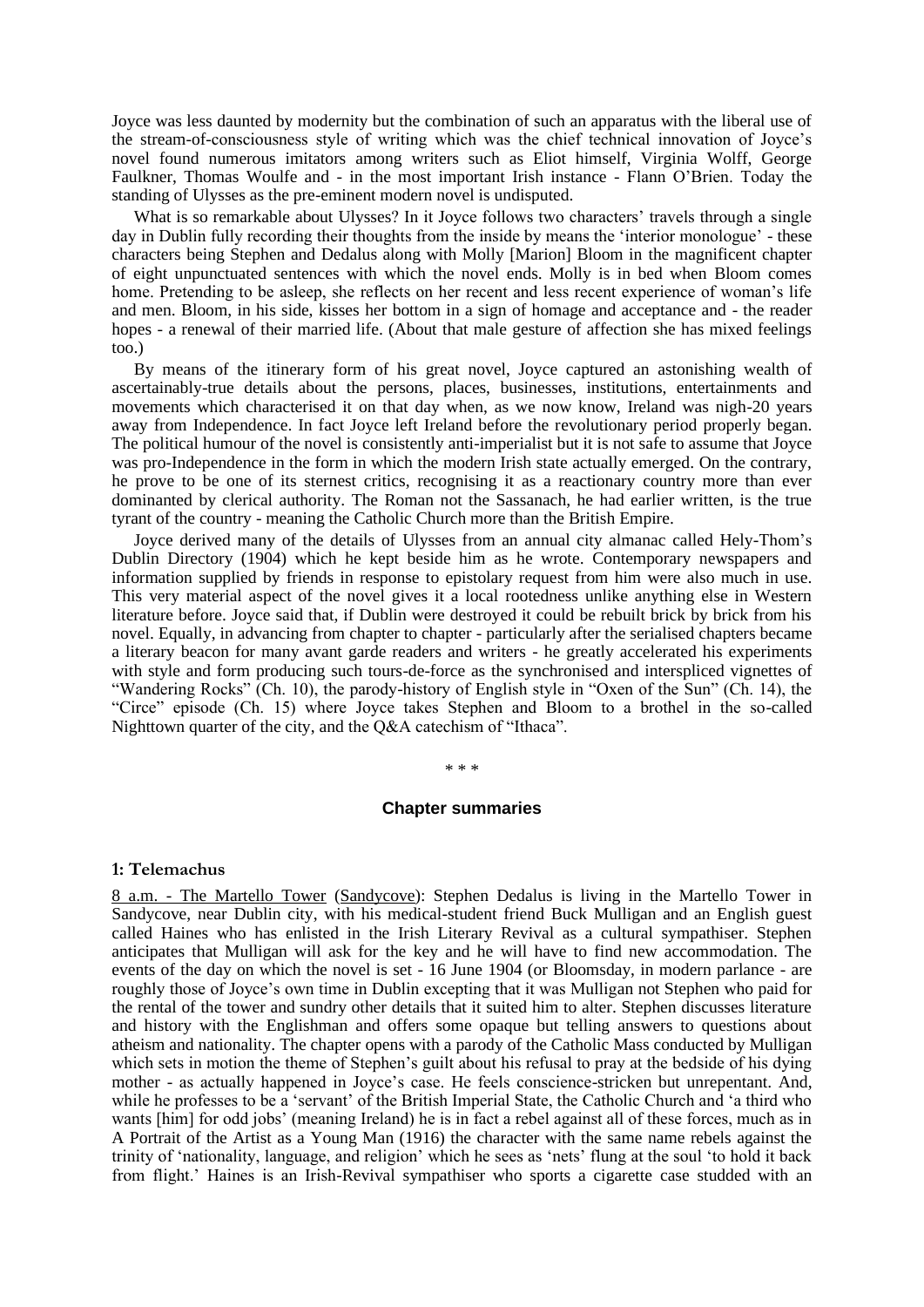emerald - an expensive symbol of his adopted Irishness which will lead him to spend the day searching out Douglas Hyde's bilingual collection of Irish poetry in the National Library and later joining the literary clique for a party at George Moore's house to which Stephen is pointedly not invited. (The prevailing distinction is less between English and Irish than Protestant and Catholic and - perhaps more pointedly - the affluent and the socially-marginalised since Stephen has already distinguished himself as a cadger of loans ('A.E.I.O.U.'). Indeed, the similitude of Chapter One of Ulysses to Joyce's time in Dublin in 1904 is more striking than the differences with certain telling adjustments to suit Joyce's purpose in the novel. Notably, 16 June was actually the date of his first walking-date with Nora Barnacle yet, in the novel, Stephen is unfriended by a female and even asks, 'When me?' (Joyce told Frank Budgen that Stephen has ' shape that can't be changed' - that is, his identity as we meet it in *A Portrait* - and in *Ulysses* the emphasis increasingly rests on Leopold Bloom as the hero of the novel and the counterpart of its legendary title-figure.

#### **2: Nestor**

10 a.m. - Mr Deasy's School: Stephen is teaching Classical History in a classroom at Mr Deasy's Preparatory School in nearby Dalkey and reflects on the question of history in an Irish context, continuing in the vein of his thoughts on that thorny subject in conversation with Haines. Stephen takes pity on the weakling in the classroom who reminds him of himself in Clongowes Wood and the Anglo-Irish milieu is depicted for the only time in this chapter - albeit the Protestant schoolboys are very junior versions of the then-governing class in Ireland. In an interview with Mr Deasy in his office when he collects his quittance pay, he tells the headmaster and proprietor of the school that 'History [...] is the nightmare from which [he is] trying to escape.' Deasy's office is decorated with relics of the Battle of the Boyne (1690) in the Williamite War when the new Protestant monarchy of England defeated the English Catholic King James II on Irish soil resulting in the century-long suppression of Catholic religion and citizenship. The Irish reaction to the resulting colonial regime ultimately led to the independence movement of the twentieth century - the activities of whose cultural 'wing' plays such a so conspicuous part of many episodes of Ulysses. But Stephen's attitude isn't simply that of an Irish nationalist since, looking from the classroom window at the long stone piers of Kingstown Harbour [now Dun Laoghaire], he describes them as a 'disappointed bridge'. That might be taken to mean that the Union of Britain and Ireland has been a failure but it hardly means that the conquest of Ireland was a evil deed which must be reversed soon and at all cost (such as insurrection). In fact, Stephen Dedalus is no Irish nationalist, still less a physical-force separatism, and his affinity with English and continental European literature is stronger than his share in the Irish Revival which is taking place around him. It is possible to conceive that Joyce - who professed socialist opinions in the 1900s - intended his lack of political opinions to be a mark of weakness. At the same time he maintains a scornful attitude towards the imperial conqueror in Ireland as represented by Mr Deasy - who is himself a more complex kind of British Unionist than the usual stereotype (he remembers that the Orange Lodges were against the Union). He is thus a very isolated figure, more metaphysician than historian, and hardly political in any practical sense. He considers himself a poet (see "Scylla and Charybdis") and for the moment an impoverished one since he is taking his last wages from Deasy and will spend them rapidly on 'a druidy drink' with his medicalstudent friends of whom Mulligan is the chief. Stephen agrees to carry a letter to the papers from Deasy about the Foot and Mouth disease, an obsession with him and this business will take Stephen to the office of the Evening Telegraph at noon, as we see in "Aoelus").

## **3: Proteus**

11 a.m. - The Strand (Sandymount): Stephen is making his way into the city via Sandymount Strand and turning over in his mind his thoughts on philosophy and art, including crucially the question of perception which relates to the Thomistic and Aristotelian basis of Joyce's own aesthetic 'science' centred on the theory of epiphanies which he launched in this draft novel Stephen Hero and substantially reiterated in A Portrait of the Artist - though without mentioning the word 'epiphany' itself. Yet Joyce's early epiphanies - a genre involving short, impersonal records of seemly inconsequential moments when people gave themselves away - are mentioned in this chapter: 'Remember your epiphanies on green oval leaves, deeply deep, copies to be sent to all the great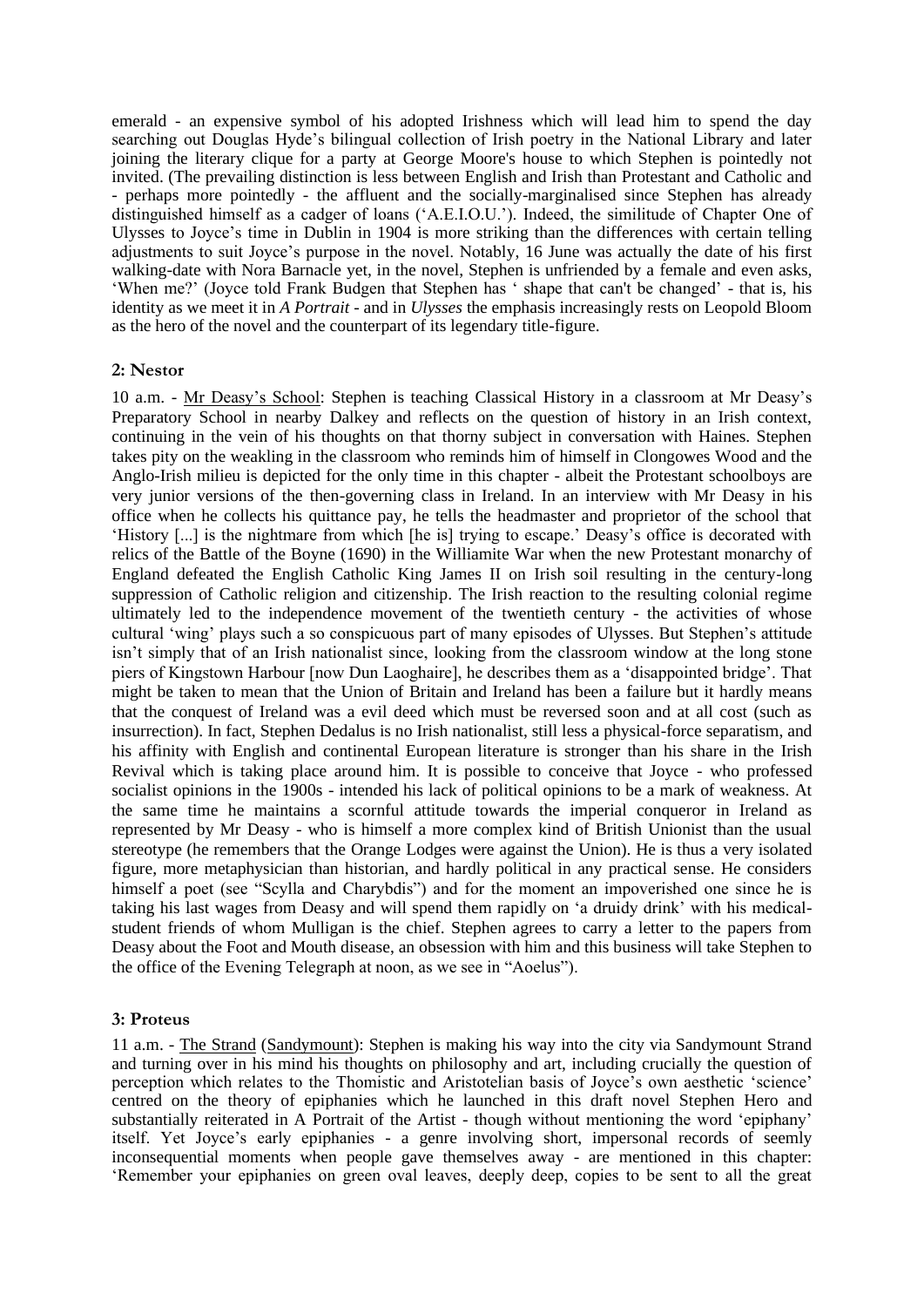libraries of the world, including Alexandria?' The tone of that reference and much else in the chapter shows him to be despondent about his career and jealous of others whom he thinks have stolen the literary honours which are his by right. (These are the usurpers of the "Telemachus" chapter - and it is easy to see that an interloper like Haines [Chenevix-Trench] has less entitlement to hospitality among the writers than Joyce/Stephen himself. Stephen's interior monologue throughout the chapter forms a dense fabric of literary allusions and darting lights of intellectual brilliance combined with the acute observation of natural objects - including a rambling dog who might well be sniffing at the corpse of the drowned man (not yet recovered), and a ship entering Dublin Bay laden with bricks from Bridgewater, the same which Leopold Bloom will later see and with which the present chapter ends. The mutual observation of a single entity from remote points is styled parallax in the novel and constitutes a fundamental node in its epistemological strategy: fiction as perception in the intersubjective matrix exactly tied to time and place. Stephen's mind is busy with other matters. He sees some women on the city shore-line and imagines them to be midwifes, which triggers reflections on his own parenthood and also on the question of paternity which will occupy him more extensively in his 'lecture' on Hamlet in the Library Scene ('Scylla and Charybdis'), already scheduled for later in the day. Stephen writes a poem on a piece of paper which turns out to be a call-slip purloined from the National Library to save him stationary expenses. The poem is also purloined since it includes a line from another by Douglas Hyde, founder of the Gaelic League and later - much later - first President of Ireland. Joyce's view of Stephen is difficult to pin down since he is the vehicle of much autobiographical information but at the same time a clearly frustrated writer who considers himself undervalued by other writers in the city. Joyce said of Stephen that his mind is full of bric-à-brac, meaning all the lore that he himself had gathered and combined, but also that Stephen had a 'shape that cannot change' - and in here in the last of the first three chapters known as the "Telemachiad" in Homeric terms, Joyce is preparing to introduce to the real hero of the book: Leopold Bloom whom we meet in the next chapter ("Calypso").

#### **4: Calypso**

8 a.m. - The House (7, Eccles St.) Bloom, an independent advertising canvasser, enters the novel in the uxorious role of a breakfast-maker for his wife Molly who is an amateur contralto with a contract to perform in a tour being organised by one "Blazes" Boylan who is coming to visit her this day. A letter that Bloom carries to her from the hall-door letterbox appears to convey to her that news. That she is the counterpart of Princess Calypso, who entrances Ulysses, is apparent from the oleograph painting of the that mythological personage above her bed - naturally, nude. Bloom's morning trip to the pork butcher at the end of the street for some kidneys to fry at home reveals that he is part-Jewish and he recognizes Dluglacz as one of the same immigrant stock as his own father whose suicide in a Clonmel hotel visits his mind during the day. (His mother was a Hegarty and a Catholic, complicating his descent.) He also notices that wrapping paper from a Jewish newspaper advertising the purchase of land Turkey as part of the Zionism project and he builds a vision of that Middle-Eastern region into his repertoire of exotic scenes triggered by a dream of oriental delights which he attempts to interpret all day long. (An oneiric parallel between Bloom and Stephen is part of the structure of the novel.) Meanwhile the sight of a housemaid 'whacking' a dusty carpet arises him and his mind is filled with visions of the Orient where Ottoman pashas enjoy the favours of dusky harem women. Reference is made of the Zionist scheme to re-establish a Jewish homeland in Palestine by means of a 'flyer' used as a wrapping from Bloom's pork kidney. After his repast, he takes himself to the outside toilet and void his bowels ('it was something quick and neat') - thus giving us the first toilet episode in modern English literature, and a hook on which to hang the censorship verdicts which were laid against Ulysses later on. Molly, who reads soft-porn fiction, asks Bloom to pick up another one by Paul de Kock ('Fine name he has). The couple have a daughter called Milly who is presently in the midland town of Mullingar acting as a photo-model, and a has lost a son called Rudy at birth - since which time the Blooms have had no sexual relations. Leopold receives a letter from Milly (copied here). Over Molly's bed is a reproduction of a classical painting of Calypso, the beautiful daughter of Titan, who seduces Odyssey in Homer's epic. A native of the island of Ogygia - sometimes allegorically compared with Ireland - she cannot prevent him leaving her to journey home to Ithaca at the end of seven years. Bloom is wearing a black suit because he's going to a funeral in the morning (see "Hades"). Though he doesn't realise it, he has left his house-key in the pair he took off.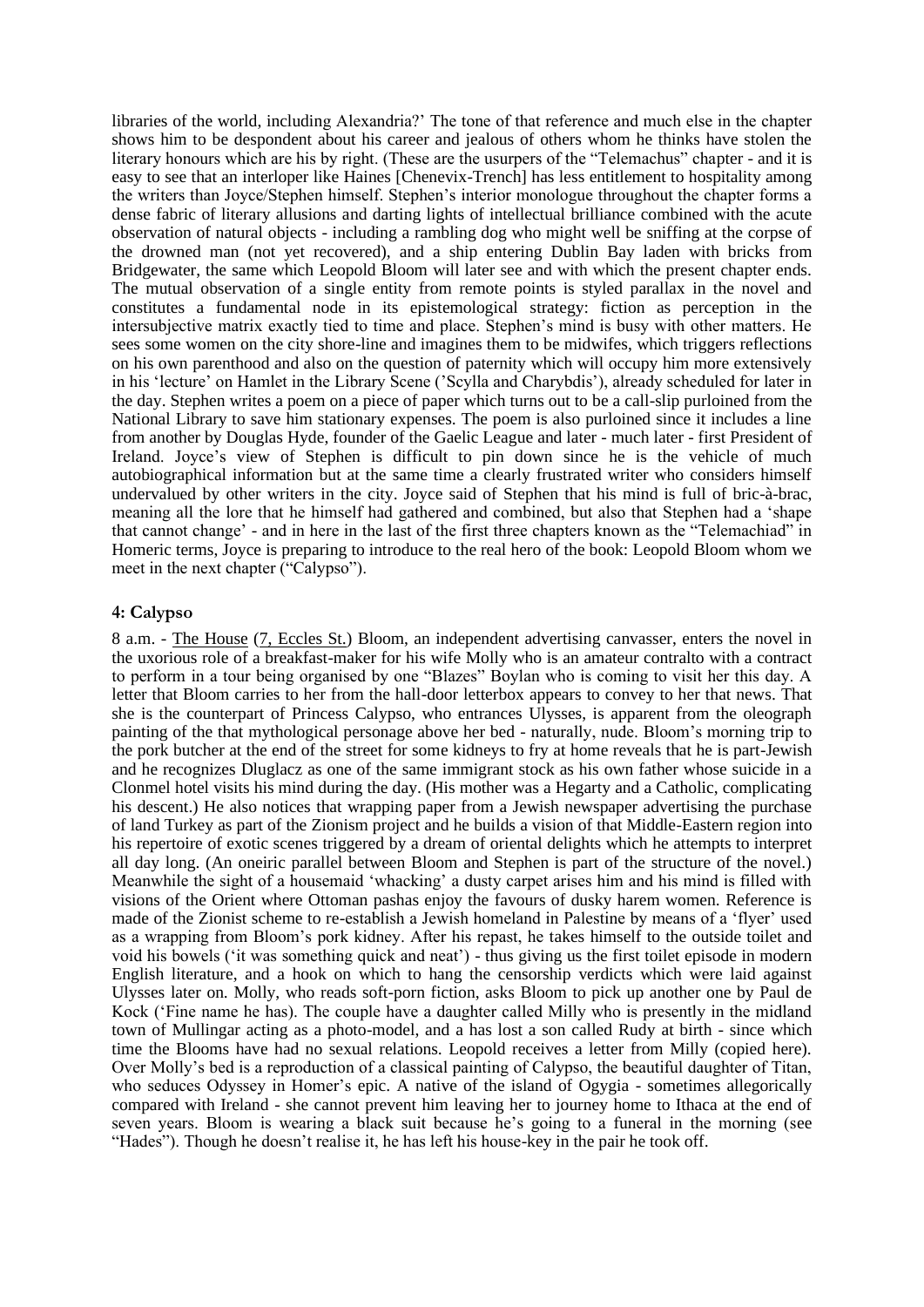#### **5: Lotus-eaters**

10 a.m. - The Turkish Bath: Again, the chapter is modelled on a Homeric episode if though rather vaguely: the view of religion is distinctly opiated while the last line featuring Blooms genitals floating in the bath-water is amenable to such a botanical interpretation. Bloom's morning itinerary in the region of Westland Row where he goes to visit Sweny's pharmacy on an errand from Molly, but also to pick up the latest round in his correspondence with a certain Martha Clifford who has responded to an advertisement placed by him in The Irish Times. This is a purely epistolary flirtation in the course of which she writes, 'I do not like that other world' - simultaneously revealing her pious doubts and her prudery about some word that Bloom has used in his letter to her. (She also asks about his wife's perfume suggesting that she does not intend to forget that he is a married man.) Bloom collects the letter at the Brunswick (now Pearse) St. Post Office and makes his way to the Jesuit Church of St. Andrew in Westland Row where he settles in a pew to read it but allows himself to be distracted by the thin congregation of female worshippers (apparently Sodality members) and to dwell on the meaning of the Catholic Eucharist in progress which he envisages as a kind of cannibalistic ceremony well suited to the African missions. This is an early glimpse of the kind of true-false thinking that Bloom indulges in - sometimes called 'Bloomisms' - where some inherently erroneous conclusion is couched in terms that reveal a genuine intuition. (His misunderstanding of the initials INRI on the priest's vestments as an acronym for 'iron nails ran in' of the same kind.) But Bloom has other business in the locality since Molly wants a bar of lemon soap from the chemist Sweney at the junction of Westland Row with Lincoln Place. While making his way through the streets he is accosted by an acquaintance called M'Coy who is notorious for 'borrowing' suit-cases and asks him to subscribe his name to the funeral he will not attend. Later in the chapter, Bloom runs into M'Coy's drinking companion Bantam Lyons whose request to see the newspaper still held by Bloom ('I was just going to throw it away') give rise to a misunderstanding that dogs Bloom later since Lyons mistakes it for an allusion to the racehorse Throwaway who actually won the Gold Cup at Ascot on 16 June 1904 as a rank outsider. Joyce's artful and exhaustive use of newspaper facts relating to the day in question is in evidence here. Bloom is later called a 'dark horse' in the "Cyclops" chapter because he is supposed to have kept the information to himself although in fact he doesn't know what M'Coy means when he says, 'I'll risk it', nor places any bet himself. Bloom concludes the chapter with a visit to the Turkish Baths on Lincoln Place - although the visit is imagined in as a luxurious prospect rather than described in the present-tense of the novel.

#### **6: Hades**

11 a.m. - The Graveyard (Glasnevin Cemetery): Bloom makes his way to the Prospect Cemetery in a cab in company with other mourners including Martin Cunningham (a Castle official), Jack Power (also known with Cunningham from "Grace" in Dubliners), and Stephen's father Simon whose unguarded reference to the sin of suicide is not taken by Bloom to be pointed ('they have no mercy on that here or infanticide') in view of his own father's demise. The mortgaged condition of Paddy Dignam's insurance policy is discussed by the men and later Bloom will try to persuade the Company to allow it. (He sets out to visits Dignam's house on a mission of kindness in the evening (see "Nausicaa".) At the cemetery, Bloom watches the funeral service much as he observed the mass and speculates about the fate of the corpse after the obsequies are over. His thoughts on rats and grave-gas are morbid but good-natured and he takes note of the proximity of the Botanic Gardens to the cemetery. The grave of his own son, Ruby, is noticed here, as is that of Charles Stewart Parnell - the Lost Leader of the Home Rule Movement and here called 'the chief' - and, finally, that of Stephen's mother Mary Dedalus, thus triggering a fit of self-commiseration on the part of his father. (This involves some added irony for those who know about the shocking conduct of Joyce's father during his wife's last illness.) A journalist takes the names of the attendants and accidentally include the name of a certain 'M'Intosh' which we recognise as a mis-transcribing error for 'the man in the Macintoch [rain-coat]' and this non-existent persons will later appear along side 'L. Boom' and all the others in the newspaper report on the funeral. The quaky relation between reality and printed versions of it is thus underscored - not for the first or last time in the novel. The Homeric parallel is with Elpenor who fell to his death while drunk and broke his neck. Odysseus later returns from Hades to give him a proper burial since, without it, he is doomed to misery in the underworld. The Homeric parallel in the chapter is actually an extrapolation of the Hades scene in "Circe&148; of the Odyssey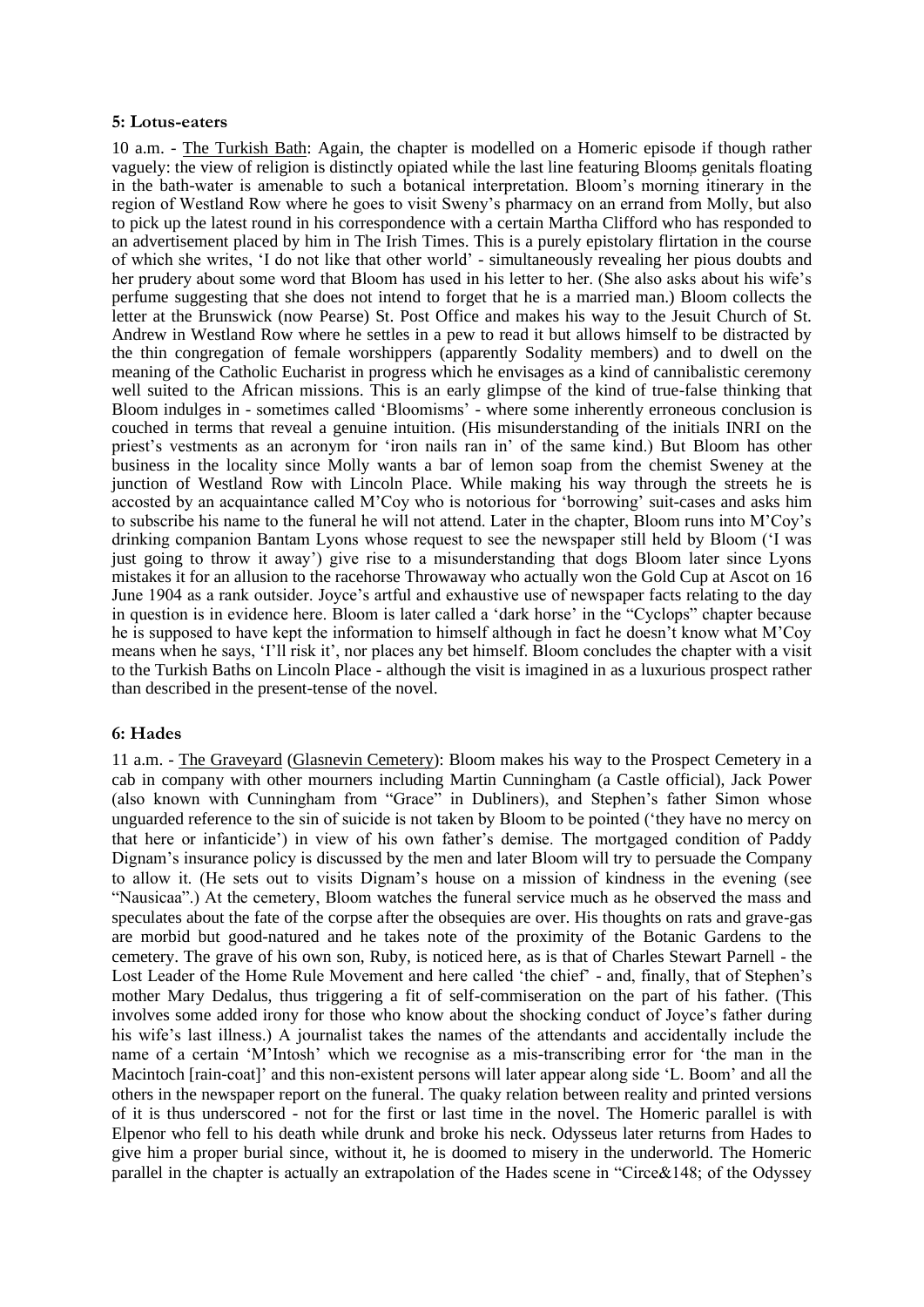where Ulysses descends to the Underworld to learn his fate from Tiresias and meets with the dead who walked the earth in his own time (including his mother - a detail played on in terms of Joycean biography in the "Circe" chapter of Ulysses).

# **7: Aeolus**

12 (noon) - The Newspaper (*Freeman's Journal* and *Evening Telegraph*): The mythological 'bag of winds' given to Odysseus by the God Aoelus in Homer's Odyssey figures in Ulysses as the offices of sundry newspapers in the city of Dublin. The comparison hardly requires explanation but Bloom adds a characteristic note when he reflects inwardly that 'those newspaper men veer about' like 'weathercocks'. The chapter begins in the Freeman's Journal, a moderate nationalist organ, and then moves to the Evening Telegraph where Bloom intends to place an ad for a tea-merchant called Keyes, hoping to persuade him to accept the idea of using the crossed-keys motif of the Manx Parliament as a logo. (The idea is of course a visual pun.) The floor-manager - a City Councillor called Nanetti who was a leading trade-unionist at the time and was afterwards elected Mayor of Dublin - cuts out a prior copy of the ad and Bloom informs him that he intends to get the keys motif from a Kilkenny newspaper which he can find in the National Library, where in fact he goes after lunch. Nanetti agrees to print the ad if Keyes will supply a three month's renewal and sends Bloom on his way with the hope of successfully closing this small bit of business (his only lucrative transaction of the day). The journalist Hynes turns up to place his notice of Dignam's funeral which both have attended in the morning and Bloom attempts to recover a small debt from him with a hint about the paper's cashier which the other cannily ignores. Bloom now heads for the offices of the Telegraph where, on arrival, he finds that a group of convivial Dubliners including Simon Dedalus, J. J. Molloy (a failed barrister), Ned Lambert (a fellow-Corkman and friend of Mr Dedalus) and a certain Professor McHugh are discussing oratory in the editor Myles Crawford's office, contrasting the poor speech made by the nationalist Dan Dawson on the previous day and a brilliant one made by the barrister J. F. Taylor at the Royal Commission on the Irish Language in 1903.

Bloom asks permission to use the telephone to check in advance if Keyes is at his Ballsbridge premises and learns that he can catch him at an auctioneer in town if he hurries. Crawford is casually rude to Bloom when he mentions the Keyes ad saying, 'He can kiss my royal Irish arse.' Bloom quits the newspaper building hastily and is mocked by the newspaper boys as he battles with the wind in the doorway. In so doing, he narrowly misses Stephen who now enters to deliver Mr. Deasy's letter on Foot and Mouth. Stephen - whose father has already departed for the Oval bar with Ned Lambert is just in time to hear MacHugh recite Taylor's words in ringing tones, seemingly from memory. Taylor, a lawyer and an ally of W. B. Yeats, argued that, if the Hebrew language had been lost during the Jewish Captivity in Egypt there would be no 'tables of the law written in the language of the outlaw' (i.e., the Ten Commandments). Stephen - who has been thinking is own thoughts - now leads the group out for a drink in Mooney's pub and is persuaded to tell his own story about two old women who climb to the top of Nelson's Pillar at the nearby city centre and eat a bag of plums as they gaze at the view. He calls it "A Pisgah Sight of Palestine", as a cynical rejoinder to Taylor's allegory. (The sense is that ordinary Dubliners have nothing to do with such high-flown analogies.) Crawford compares his bitterness to Anisthenes and suggests he would make a good journalist but Stephen has other ideas about his future. The windy operation of the printing machines and the skills of the printers are rendered in some detail in the chapter and the text is broken by witty newspaper headlines.

## **8: Lestrygonians**

1 p.m. –The Lunch (Davy Byrne's pub) This episode embodies most exact attempt to trace an itinerary across the city from O'Connell St. where Bloom finds himself on leaving the Telegraph Office to the National Library of Ireland in Kildare St. and its near neighbour the National Museum. He needs to visit the Library to find another image to complement his make-over of the Keyes advertisement but also to inspect a statue of Venus out of randy curiosity about the anatomical accuracy of classical sculpture in the lower regions. (An actual exhibition of Greek goddess in 77 plaster models was actually in place there in 1904.) During his walk he is plague by thoughts of Blazes Boylan's meeting with his wife in the late afternoon and is shocked to see the man himself at the National Museum. Trying to pretend otherwise, he searches his pockets for 'lost' objects. (What he doesn't know is the Buck Mulligan sees him when he is peering at the Venus Kallipyge's 'mesial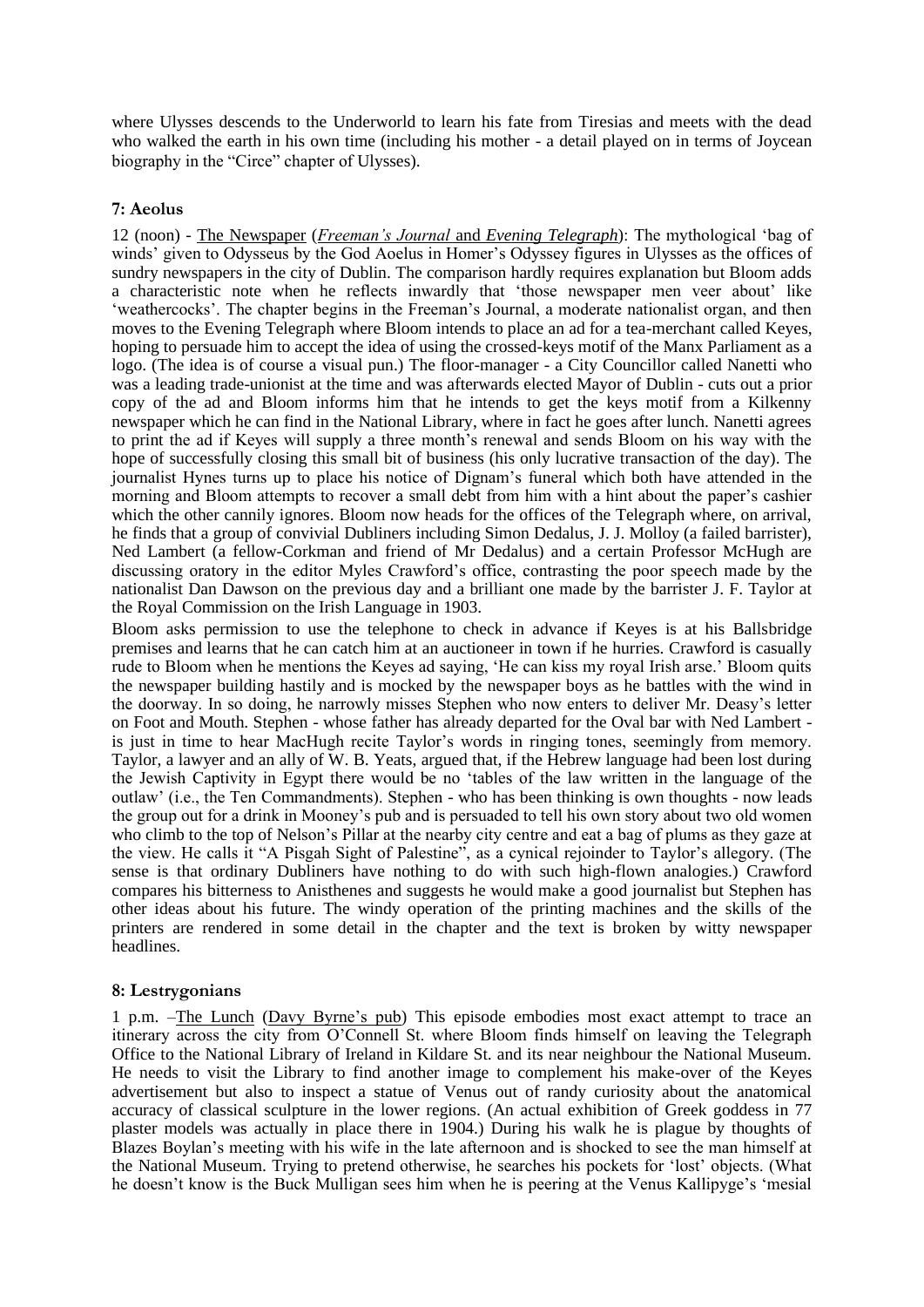groove'.) Bloom's thoughts as he proceeds along the route so carefully measured out by Joyce in time a space turn on the reasons for Molly's affair which he locates in the ten years since their last sexual experience - a lapse caused, it seems, by his own sense of loss at the death of Rudy. As he walks, Bloom meets a certain Mrs Breen whose husband is being driven mad by nightmares and who is currently visiting a solicitor about a card he has received with the insulting (if unintelligible) message: 'U.p: Up' - probably a sexual affront. Bloom similarly passes several Dublin well-known characters of the day such as the brother of Charles Stewart Parnell and the oddly-dressed Cashel Boyle O'Connor Fitzmaurice Tisdall Farrell who walks outside the lampposts on the pavement, or the men who troop through the city centre with the letters H-E-L-Y-S on sandwich-boards. His curious eye catches everything including Stephen's emaciated sister Dilly who is waiting at the auction room where some more family furniture is being put up for sale. Reaching Burton's Restaurant, his intended lunch-spot, he is disgusted by the diners and moves on to Davy Byrne's where he orders a light lunch of gorgonzola cheese on bread with a glass of Burgundy wine and encounters a certain Nosey Flynn. In his absence at the toilet, Flynn and others discuss his character and mention his tip for the Ascot Gold Cup which will be used against him later. His good nature is revealed when he helps a 'blind stripling' [boy] to cross the road. In this chapter the essential decency of Joyce's hero is clearly portrayed along with his frailties and a general sense of depression at his diminished marital happiness, which he bravely fends off.

## **9: Scylla & Charybdis**

2 p.m. - The National Library: In "Telemachus", Mulligan tells Haines (and us) that Stephen is going to prove 'that Hamlet's grandson is Shakespeare's grandfather and that he himself is the ghost of his own father'. In the National Library at three in the afternoon he does something of the kind before a small audience comprised of Richard Best (Librarian), J. W. Lyster (Assistant Librarian), John Eglinton (a literati), George "AE" Russell (poet, economist co-founder of the Irish Literary Revival with W. B. Yeats), and Buck Mulligan who steps in at the end. Stephen's creator, Joyce, spent much of 1911-12 studying the life and works of the most famous English playwright while preparing public lectures on Hamlet in Trieste. His talk is an astonishing salad of all such references, eliciting corresponding snippets of Shakespearean lore from his listeners who mainly disagree with his thesis the characters, themes and mood of Shakespeare's successive plays follow course of his personal life between his early seduction by, and marriage to, Anne Hathaway, a woman somewhat older than he in his native town of Stratford-upon-Avon. (In Joyce's view his manhood pride has been injured by the fact.) The later loss of his son Hamnet from diphtheria as a young man is also stitched into the attempt to show that Shakespeare become his own father in the sense that the murdered King Hamlet, not the avenging Prince Hamlet, is his counterpart in the famous play. He is thus his own creator spinning his art out of his experience - both the the facts and the larger psychological pattern of his life. Here Joyce is building on the main idea of George Brand's Study of Shakespeare (trans. into English 1898), a book written by the biographer of Ibsen which strongly dispossessed him to endorse it. When, at the close, Eglinton asks Stephen if he believes his own theory he denies it yet the evidence is that Joyce himself did and certainly Stephen seems to to when, in "Circe", he perfects his notion about the artist as a self-creating agency who fulfils his destiny by becoming himself - that "Self which it itself was ineluctably preconditioned to become". Here the sense begins to emerge that *Ulysses* is the fulfilment of the artist in keeping with words attributed here to George Sigerson (an elder Revivalist) who said, 'Our national epic has yet to be written.' The irony is, of course, that Ulysses IS that epic even if none of Stephen's auditors can imagine that he will be the Homer of the newly-emerging Irish nation. Stephen fails to convince his Library audience who are all of Romantic school of thought that predominated in Dublin and elsewhere in the period. In philosophy they are Theosophists and Idealists preferring Plato to Aristotle, contrary to Joyce's attachment to Realism in both philosophy and aesthetics. (Joyce laid his aesthetic ideas out in student orations ("Drama and Life", 1900, and "James Clarence Mangan", 1902), a pamphlet "The Day of the Rabblement" (1902) and later in his verse-satires, "The Holy Office" (1904) and "Gas from the Burner" (1909). On the personal front, moreover, Stephen learns that all of the literary clique among whom he finds himself at the Library are invited to a party at George Moore's house later in the week to where he will not be welcome although Mulligan's guest Haines will (see "Telemachus"). Throughout the episode he scores points against each of them in turn on account of their intellectual ineffectuality but also their appearance and personal failings including bachelorhood and self-love. When Buck Mulligan arrives, he characteristically reprises that seedy allegation in a mock play about masturbation and warns Stephen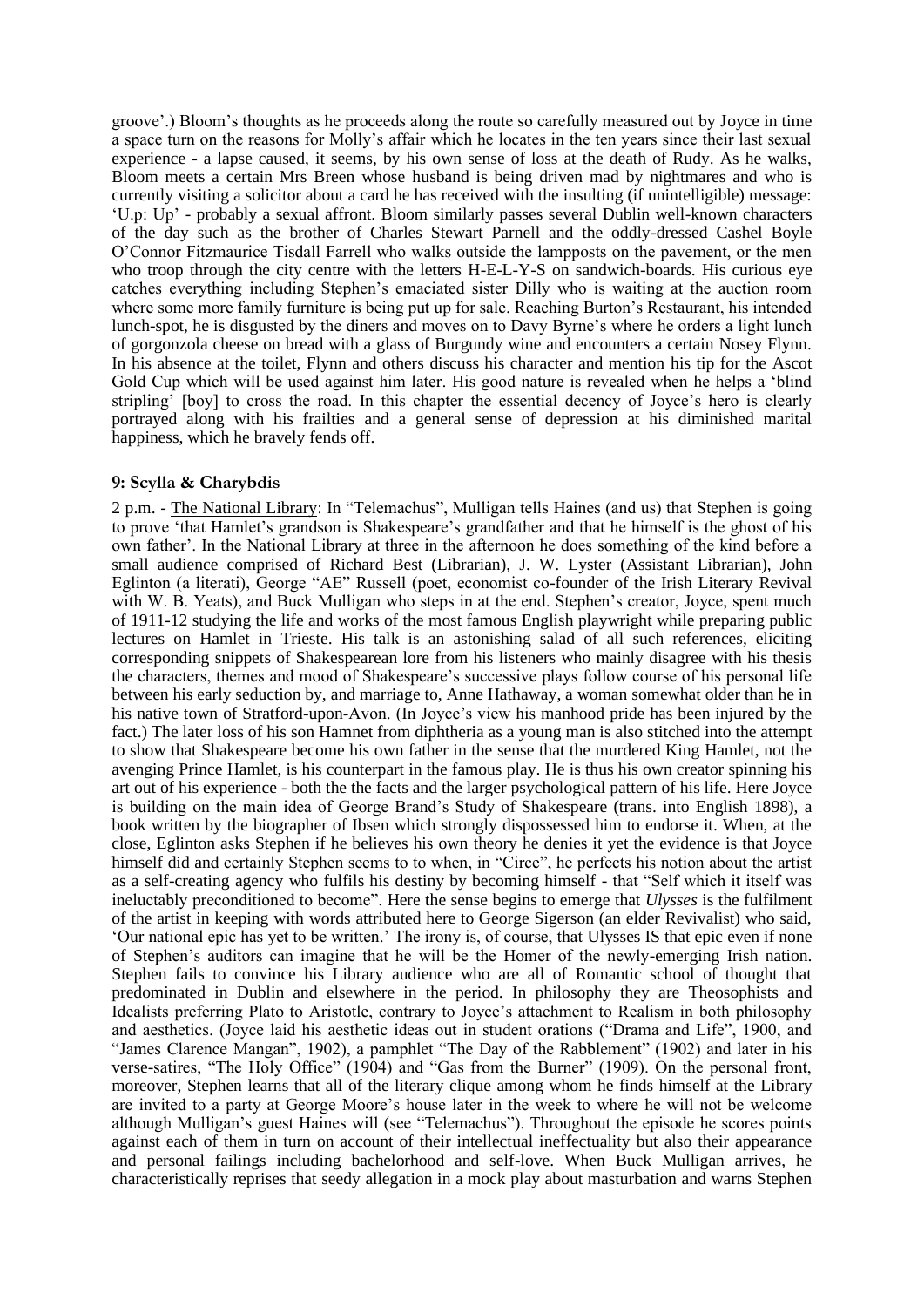about the 'wandering Jew' whom he has seen peering at the bottom of the Crouching Venus exhibited on the Museum porch. This, of course, is Leopold Bloom on his way to the Library to gain access to a design in copies of the Freeman Journal to complete his advertisement for his client Keyes. Ireland's epic will be written when Stephen and Bloom are united in a single work though unbeknownst to each. The Homeric parallel in the chapter concerns the Rocks and the Whirlpool between which Ulysses has to sail in the Odyssey. Here those two mythological monsters are equated with Idealism and Realism, Romanticism and Classicism, Theosophy and Common Sense. In order to pass through safely on his way the artist has to keep each at equal distance - or, rather, to make equal use of each (as Joyce does in the novel).

#### **10: Wandering Rocks**

3 p.m. - The Streets of Dublin: The Homeric parallel is limited to the fact that Odysseus's direct way home to Ithaca is strewn rocks which seem to clash together and wreck ship if unprotected by the Gods, so he sails through Scylla and Charybdis instead (as we have seen). Thus this chapter represents an adventure that never happened but it does provide Joyce with an opportunity to navigate Dublin city and chart all the characters moving through it on their different and intermeshing itineraries - all timed to the minute in terms of cross-referenced sights and scenes of the living city. The chapter opens with Fr Conmee's stroll in the city during which he spots a bargeman resting at a canal quay and reflects on the Providence of God 'who had made turf to be in bogs [...] to make fires in the houses of poor people.' He also sees a couple coming through the hedge in some disarray, and this is Lenehan and his girlfriend Kitty as we later learn. The progress of the cavalcade as the Lord Dudley makes his way from the Viceregal Lodge in Phoenix Park to Sandymount to open Mirus' Bazaar provides a sort of metronome for the other characters. To this effect, sentences from one scene re interpolated in another to show the exact rate of advance. Joyce's estimate of British power in Ireland can be measured from the fact that the underground Poddle river where it enters the Liffey in the quay wall 'hung out in fealty a tongue of liquid sewage'. Stephen runs into his sister Dilly, who is awaiting her father Simon Dedalus on business having to do with the sale of household goods to raise money for the family, and pities her inwardly ("Misery! Misery!") but decides not to help out. Bloom, meanwhile buys a soft-porn novel called Sweets of Sin, as requested by Molly. Among many other characters familiar from other chapters of the novel, "Wandering Rocks" tracks the movements of the funeral director Corny Kelleher from "Hades", Blazes Boylan in a fruit shop where he 'roguishly' steals a rose for Molly (she guesses it later), and his secretary Miss Dunne who supplies the actual date of the novel when she types '16 June 1904' at the head of a business letter. Mulligan is seen with Haines and is heard to speculate that Stephen will writing write a book in about 'ten years' - hardly guessing that he will be in it. "Wandering Rocks" with its extraordinary details and precisions is justly regarded as a kind of intermission in the novel and a miniature of its all-embracing relation to the city of Dublin.

#### **11: Sirens**

4 p.m. - The Concert (Ormond Hotel): In "Sirens" Joyce tried to pull of his most elaborate stylistic experiment, a chapter written in the form of a classical piece of music - the *fuga per canonem*, in fact. This classical form requires the composer to set out all the motifs at the beginning and to join them up melodically in the ensuing piece - a contrapuntal device of the utmost complexity which Joyce matches with some extraordinary sentences expressive of the effect of music on mind and body. The sirens of the episode are the barmaids Miss Douce and Miss Kennedy in the Ormond Hotel, perhaps no more than that. Equally, they might be symbols of music in its seductive aspect since the chapter is also called The Concert and features much talk about operatic music and a performance by Simon Dedalus in his fine tenor voice which Leopold Bloom, separated by the partition of a "snug" hears with appreciation and sadness. He has other reasons to be sad. This is the hour of day when Blazes Boylan is due to spend time with his wife in his home and matters are aggravated when Boylan arrives on notice from his secretary that Lenehan wishes to speak with him there about a friend's invention for use in the entertainment business. Boylan receives the flirtatious homage of the barmaids, buy drinks and then departs for his *rendez-vous* with Molly ('jingle jaunty'). Bloom, unseen, where he has settled with the solicitor Richie Goulding for a much-need meal after his nonlunch. Ben Dollard, a rotund man renowned for his baritone ('barreltone') voice arrives with Father Cowley - both met with in "Wandering Rocks" and they ask Simon Dedalus to sing "M'Appari" from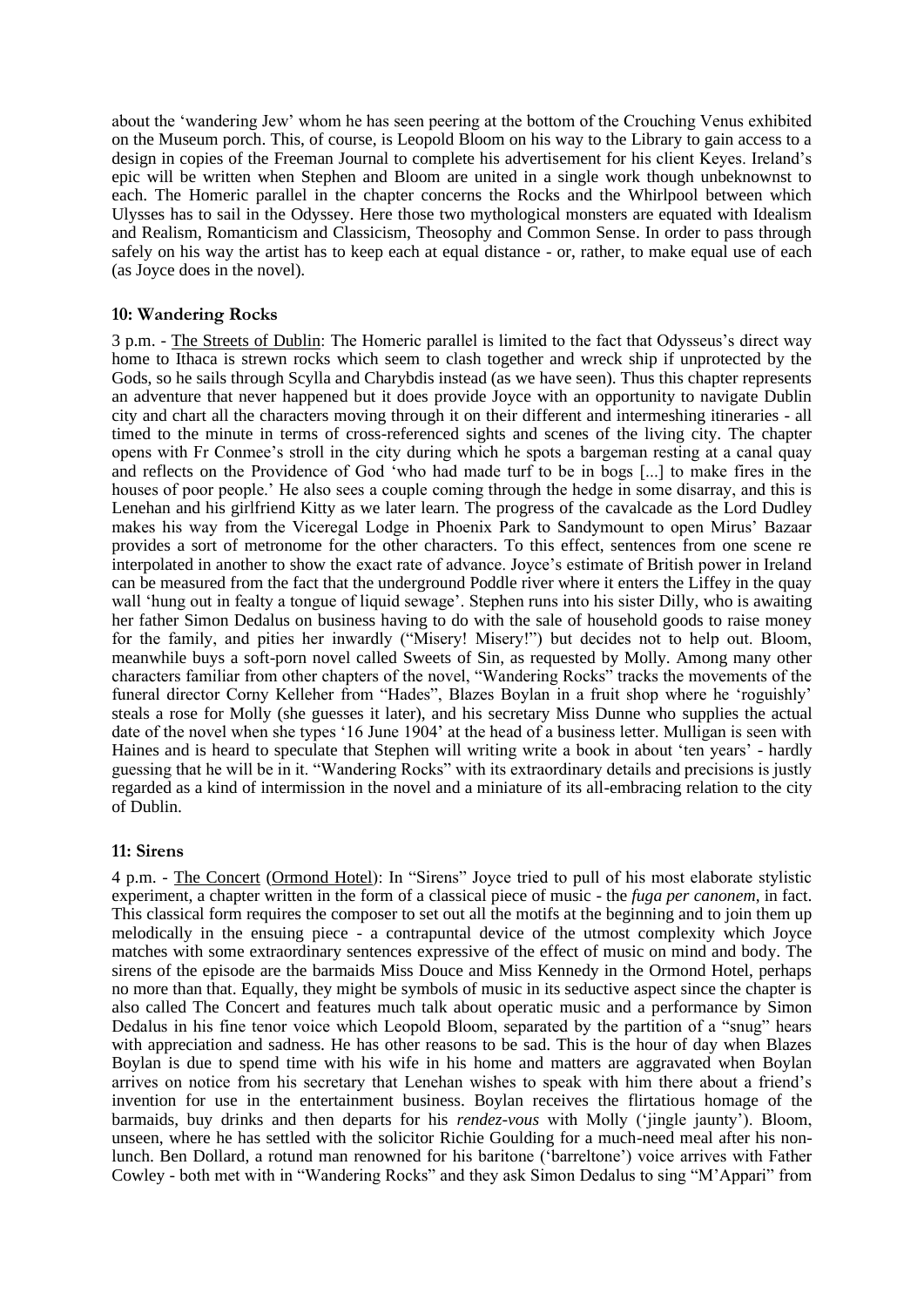von Flutow's opera Martha which, as a song of adultery, strikes several chords with Bloom recalling Boylan's mission and his own epistolary liaison with Martha Clifford for which he has bought letterpaper early in the episode. Ben Dollard sings "The Croppy Boy", a moving Irish ballad of the 1798 Rising, and when Bloom departs as the song ends and is noticed by the others, who pass remarks about him ('The wife has a fine voice'). Suffering wind, he passed before an engraving of the Irish patriotic martyr Robert Emmet and releases a fart ('Pprrpffrrppfff') which is ironically matched with Emmet's dock speech ending, 'I have done.' "Sirens" is a tour of Irish musical culture and a vignette of the life of Dubliners in pubs which - so far as *Ulysses* relates - is their chief occupation.

## **12: Cyclops**

5 p.m. - The Tavern (Barney Kiernan's pub): "Cyclops" turns on the identification of an implacable Irish nationalist called Michael Cusack with the one-eyed monster of the Homeric epic whom Odysseus defeats by putting out his single eye with a burning brand and escaping from his cave with his men clinging to the wool of his enormous sheep. In the chapter, the burning brand is represented by a cheroot ('knockmedown cigar') and Bloom does flee from Barney Kiernan's pub after his humanitarian and liberal words about war and nationhood arose the temper of 'the Citizen' to the extent that he hurls a biscuit tin after the hero of the novel as he departs in a horse-drawn cab (or, more likely, a side-car). Cusack was the founder of the Gaelic Athletic Association and all his talk is about regaining Ireland from the English 'Sassenach'. Joyce employs an inflated language which he calls Gigantism and which is based on the Victorian translations of ancient Irish myth concerning Finn MacCool and other Irish mythological heroes. (Attempts to turn these in to the heroes of the literary revival were ultimately less successful than Joyce's realism vein of writing.) The main strand of the narration is conducted but a sardonic individual who remains nameless but who is identified with Thersites in Homer's Iliad. (Thersites is the foul-mouthed character who says what everyone else is thinking.) His contempt for the over-wrought nationalists is hardly less than that for Bloom whose supposed slyness and ingenuity are amply described in the chapter ('he'd have a soft hand under a hen'). In fact, Bloom's accidental racing tip given to M'Coy in "Lotus-Eaters" about the chances of Throwaway in the Cheltenham Gold Cup comes home to roost in this chapter. Cusack and the others round on Bloom and treat him as an alien - thus raising the spectre of xenophobia and antisemitism. Bloom retaliates by talking about the persecution of the Jews in Morocco which is in the newspapers. In the key dialogue, he informs Cusack that Ireland is his country and that Christ was a Jew 'like me'. It is this which leads to his flight, followed by Cusack's dog Garryowen and the flying biscuit tin. The chapter stands as a permanent affront to nationalist opinion in Ireland since it seems to suggest that the obsession with Irish cultural autonomy is really a form of blindness, given the complexity of modern life but Joyce is careful to supply a tally of information about the ills of colonialism in Ireland and there is nothing in Blooms attitude that can be regarded as a defence of imperialism or the British administration in Ireland - albeit he has a furled Union Jack behind his door at home, as we learn in a later chapter.

## **13: Nausicaa**

8 p.m. - The Rocks (Sandymount Strand) Half of the "Nausicaa" chapter is Gerty McDowell, an equivalent of the the princess in Homer's epic who pities Odysseus when he is washed up naked and soiled from his trials at sea. The style of the first part of the chapter - which characterises her in the "namby pampy" language (Joyce's own term) of feminine journalism at that time - develops the idea of a romantic young women who is much preoccupied with cosmetics, female medicines and fashionable attire who believes that the function of women on earth is to offer emotional and physical shelter to the 'stormtossed heart of man' - an ironic echo of the Greek epic here where Homer's Nausikaa assumes that role in relation to Odysseus. In spite of the intensity of her devotion to this philosophy it turns out that she isn't very well-adapted to this task when Bloom discerns after a bout of masturbation inside his trousers that the girl is lame. The comic nature of the feminine parody comes as a relief after the sombre political matter of "Cyclops" and it appears that Bloom has left Barney Kiernan's pub apparently to seek out Paddy Dignam's widow living at Sandymount in the hope of putting the deceased husband's insurance policy to rights (no chance). It happens that Gerty knew Dignam through her father whom she loyally attends at home although he too is an alcoholic. Bloom puts the home-visit on the long finger as matters proceed with Gerty on the beach. He watches her from a distance and enjoys the exhibition of her underwear as she cranes to see the fireworks at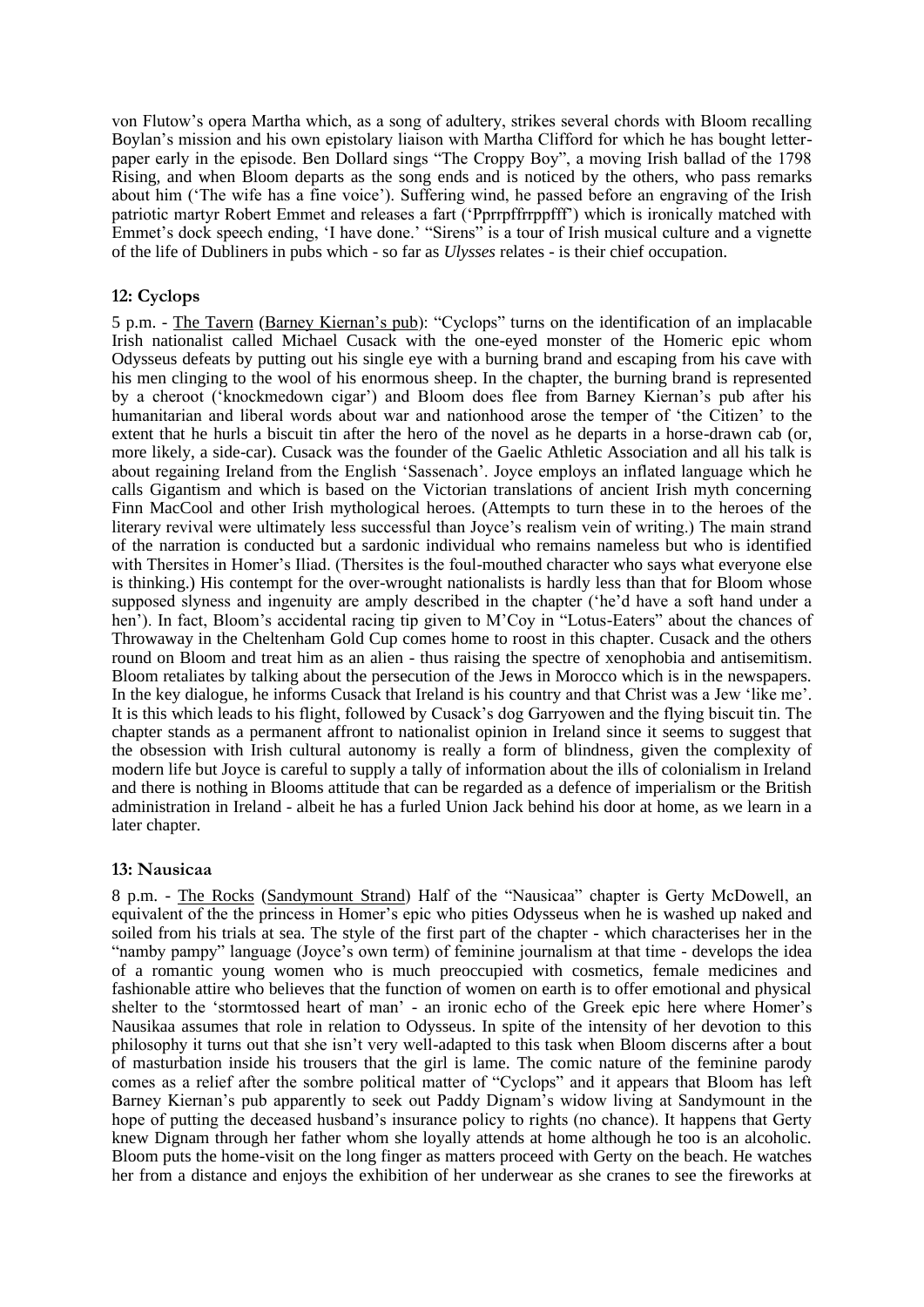the Mirus Bazaar which has been opened by the Lord Lieutenant - early spotted by Gerty in "Wandering Rocks" where she is prevented from seeing 'what Her Excellency had on' by a tram and a furniture van halted in the traffic to let the dignitaries pass. Bloom's fascination with the girl - which resembles that of Stephen in another beach episode in A Portrait - ends in orgasm just as the fireworks explode. From Gerty's look of 'shy reproach' we understand that she knows what has been going on in his pocket (and possibly Cissy too who approaches him to learn the time). The remaining half of the chapter is occupied by Bloom's thoughts about love and marriage with particular emphasis on Molly's present infidelity which possibly accounts for his detour to the beach at this hour (from 8 p.m. to 9 p.m.) when return home would be the obvious choice. Deflated, Bloom scratches the words 'I AM A', before 'let[ting] it go' for lack of room. He has previously said, 'I am a fool perhaps. He gets the plums and I the plumstones' - but the usual guess is that he was going to write the word 'cuckold'.

\

#### **14: Oxen of the Sun**

10 p.m. – The Maternity Hospital (Holles St.): This chapter represents Joyce's first essay in extended literary parody taking thirty-two distinct period of English prose from Middle English to modern times as illustrated in George Saintsbury's *History of English Style* (1908) to narrate Leopold Bloom's sympathetic visit to the National Maternity Hospital where Mina Purefoy is enduring a difficult labour. The chapter reflects the story of the Sacred Oxen of Zeus which Odysseus and his men encounter on the island of Thrinacia in Homer's *Odyssey*. Inspite of their captain's warning the men devour the beasts and die as a result, only Odysseus surviving the wrath of Zeus who kills the crews on shipboard with lightning. Late in the episode lightning does break the summer sky to lend terror to the scene. Stephen Dedalus is already present when Bloom arrives and Buck Mulligan arrives later to contribute his characteristic flair for literary indecency. Throughout the chapter, Joyce builds upon the idea that the killing of the oxen was a crime against the sacred principle of fertility and much of the chapter is concerned with embryology and obstetrics—both treated with a distinctly orthodox reverence and a corresponding antipathy to onanism, contraception and abortion. (Joyce remained a Catholic in this respect and held such views himself.)

 The scene is set the interns room at the hospital where the medical students engage in ribald conversation and some drinking—and are reproved by Nurse Quigley and Bloom when the level of noise gets to high. When the company turn to discussing the nitty problem whether the child or the mother should be saved in a case of choosing between the two, Bloom ducks the question and Stephen pronounces that artistic creation is more exalted than the biological creation: 'In woman's womb word is made flesh but in the spirit of the maker all flesh that passes becomes the word that shall not pass away.' A good deal of information about the sexual history of the characters is supplied in the chapter—such as Bloom's lost of virginity with a prostitute called Bridie Kelly and Lynch's tryst with a certain Kitty in the bushes (from which he is seen emerging by Fr. Conmee in "Wandering Rocks"). Bloom perceives that Stephen has already spent much of his recent earnings on drink and worries about his welfare, seemingly because of his 'fast friendship' with the young man's father Simon. (In reality, Simon Dedalus is no friend to Bloom as we see in the "Hades" episode.) At the close of the chapter, the young libertines troop off to Burke's pub nearby and onward at closing-time to 'Bawdyhouse' [Nighttown] after more of Stephen's cash is spent.

 The waste of young talent is as much a topic of the chapter as the 'proliferent continuance' of the race in the purely biological sense: the cast of "Oxen" are examples of the 'spiritual paralysis' that Joyce berated elsewhere in his fiction. Joyce planned the episode in nine sections corresponding to the months of gestation and kept a diagram of the womb on his desk during its composition—a process that took him an unprecedented 1,000 hours to write.

#### **15: Circe**

12 (midnight) - The Brothel (Nighttown): This episode is set in the red-light district of Dublin 1904. Bella Cohen's brothel in Tyrone Street is the destination of Stephen Dedalus and his friend Lynch (familiar from A Portrait). Stephen, who is unfed and drunk, is followed there by Leopold Bloom out of concern for his friend Simon's son. (According to Buck Mulligan, he has set his eye on Stephen.) Once inside brothel, a series of hallucinatory scenes take place in which the unconscious fears and anxieties of the main characters come to the surface - for Stephen in the form his dead mother whose dying wish to pray at her bedside he refused, and for Bloom the loss of his son Rudy in infancy which brought an end to full sexual relations with Molly (avoiding risk of pregnancy), who is now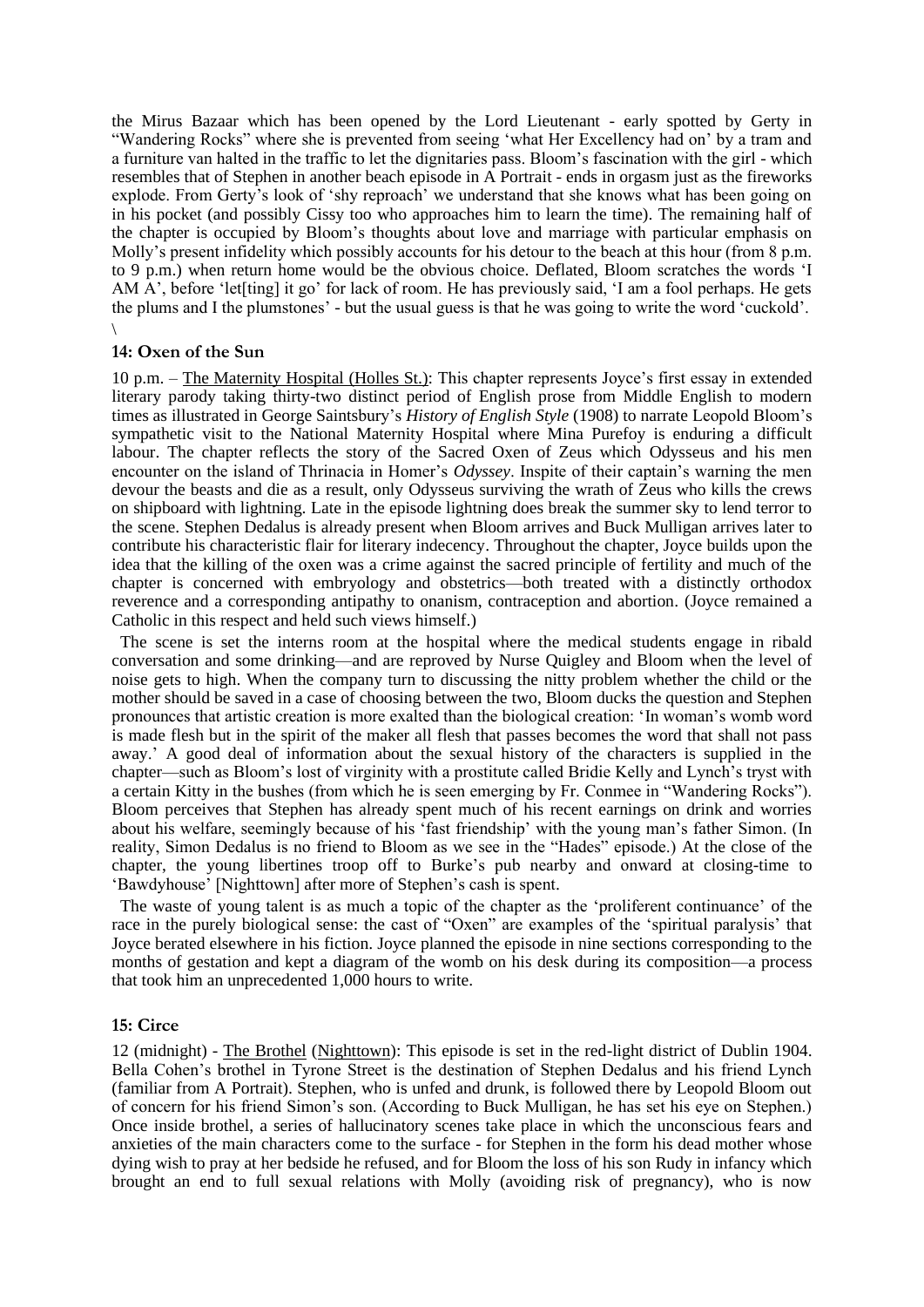reinitiating her sexual life in an affair with her musical manager, Blazes Boylan. Stephen discovers the solution to the question artistic creation which he has earlier made the topic of his discourse in National Library ("Scylla & Charybdis") At the moment when he does so, he strikes the lamp in Bella's living room with his 'ash-cane' stick and breaks the lampshade. Bella demands payment and Bloom makes a financial settlement, ushering Stephen out into the street. There, Stephen exchanges words with two British soldiers and is assaulted by one of them when he taps his forehead and says, "It is here that I must kill the priest and the king." When Bloom helps Stephen rise and leads him off to the cabman's shelter for refreshment (and thence to Eccles Street), he is repeating a kindness which was actually performed by Mr Alfred Hunter, a travelling salesman, when Joyce was in a similar condition. Bloom himself undergoes a testing psychoanalytical trial in similarly hallucinatory scenes when Bello Cohen - the transgender version of Bella - subjects him to sado-masochistic handling and accuses him of sexual misdemeanours such as his suspected misconduct with a housemaid called Mary Driscoll whom Molly fired for that reason. Given that his wife is having an affair with another man, Bella is also able to accuse him of surrendering 'a man's job' to Boylan. Several other accusations are levelled at him including mismanagement of the city in his imaginary capacity as Mayor and (more oddly) defecating in a bucket on a public street. In each case he is defended by an educated character met earlier in the novel - one a failed lawyer (J.J. O'Molloy) and the other a university professor (Prof. McHugh)- both familiar from the "Aoelus" chapter. Bloom pleads that he is being made a 'scapegoat' but the overall effect of revisiting such shameful scenes is to lift him to the plane of moral 'equanimity' which is described in the ensuing "Ithaca" chapter.) The whole episode takes the form of a play-script with lengthy stage directions in italics, rendering it like the Walpurgisnacht in Goethe's Faust - or perhaps an Irish pantomime. To prepare for writing "Circe", Joyce made a 2-page list of the characters who had already appeared in the novel, evidently intending to subject all of them to the same psychoanalytical review. (Gerty's appearance as a prostitute does seem, however, out of character and obviously belong to a different kind of literary arrangement from the strain of social realism to be found even in such a stylistically inventive chapter as "Nausicaa".) Accordingly, the numerous persons in it undergone strange and comical transformations while many inanimate things are also given voices - including, famously, Bella Cohen's fan and the quoits [springs] of the Blooms' marriage-bed. The prostitutes' interjections are generally obscene but none of the characters engage in sex during the episode and, curiously, water is the only drink consumed (by Stephen after he faints.) The Homeric parallel consists in the fact that Odysseus's men were changed into swine by the witch Circe whom Odyssey overcomes using moly, a magic potent given him by Hermes, and goes on to have an affair with her which lasts until his men drag him off to resume their voyage back to Ithaca, where Penelope patiently awaits him - having passed the afternoon with a 'man of brawn'.

## **16: Eumaeus**

1 p.m. - The Cabman's Shelter (Butt Bridge): After he helps Stephen to stand up Bloom considered how to get some refreshment into him and leads off towards a wooden hut under the railway over the Liffey (Butt Bridge) which serves as a lowly diner for night-birds. It materialises that Bloom has taken Stephen's remaining cash into safe keeping, to be returned when he is in a more able state of mind. The style of the episode is a soup of clichés sustained exhaustively throughout - whether because Bloom thinks it fitting to his colloquy with the younger literary friend or because his mind is tired and therefore apt to describe a few coins 'the last of Mohicans' in a foolish effort to impress. There is much disconnected talk about common acquaintances, notably Stephen's father and later on Bloom's wife Molly about whose womanly attributes he boasts. In the shelter we learn that the proprietor is one James Fitzharris, identified as "Skin-the-Goat", the driver of a carriage used in the Phoenix Park Murders when the Irish Secretary of State was assassinated by the Invincibles in 1883. A garrulous sailor called W. B. Murphy engages them in conversation with yarns of his maritime life in remote parts although he is actually a crew-member on the Rosevean, a ship glimpsed early by both Stephen and Bloom in a case of the novel's repeated play with parallax). Bloom suspects him of lying with good evidence from the memorabilia the sailor shows. Bloom reads M'Coy's report on the morning's funeral in a spare evening newspaper and notices the misspellings and mistakes (including his own name, given as 'L. Boom'.) When an ageing prostitute arrives at the shelter he shows signs of embarrassment and it seems likely that she's Bridie Kelly with whom he had his first sexual experience. He then adverts to his altercation with the Fenians in the "Cyclops" chapter of the novel as an illustration of universal prejudice, going on to recall an occasion on which he handed Parnell's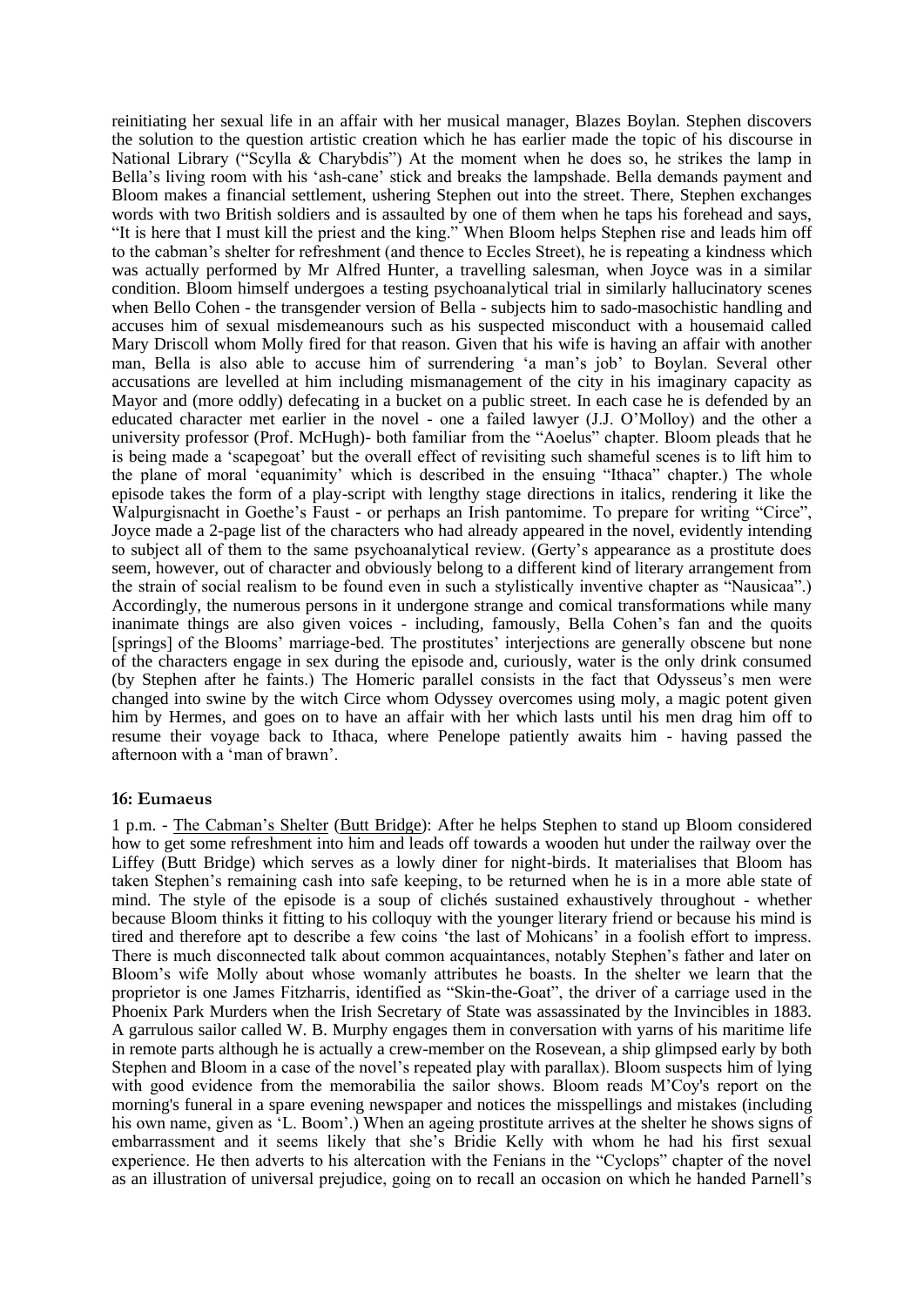hat back to him after it was sent flying in a political fracas. All of this makes him a Home Ruler in Irish politics and it is even mooted by John Wyse in the midst of the "Cyclops" episode that he 'gave the idea' of Sinn Féin to Arthur Griffith on the basis of the Hungarian model doubtless known to him through his father's conversation. Stephen encapsulates his own view of politics with the conjecture that Ireland will be important because of him and not vice-versa - seemingly an exaggerated show of self-esteem but true enough of Joyce the wider literary world. Bloom then forms the idea of taking Stephen back to his home Eccles St. given that both Stephen's parental home and the Sandycove Tower are equally out of the question. (Bloom knows that there has been an altercation at Westland Row when Stephen met Mulligan and returned the key.) The title-reference to Eumaeus recalls the shephard who recognises Odysseus on his return to Ithaca while the 'art' of the episode is navigation.  $\overline{1}$ 

# **17: Ithaca**

2 a.m. - The House (7, Eccles St.) In Homer's *Odyssey*, Penelope faithfully awaits Odysseus's return on his island-kingdom of Ithaca, stalling her suitors by weaving a tapestry which she unweaves at night. Reaching home, Odysseus slays them all and hangs the maidservants who abetted them. Leopold Bloom, returning to Molly (having delayed the event all day), knows perfectly well his wife has had sex with Blazes Boylan in his marriage bed. He now finds evidence of fore-play in some giveaway moisture spots on an armchair also guesses that Molly had Blazes re-arrange some heavy items of furniture to tire him out. When, at the close of the chapter, he lies down beside her in bed, he kisses the 'plump mellow yellow smellow melons of her rump' in a sign of reconciliation. Bloom, accompanied by Stephen, finds that he has left the door key in his other trousers which he changed for the morning's funeral and now gains access to the home by dropping into the front basement ('area') to enter by the unlocked kitchen door - a stratagem worthy of Odysseus himself. He has formed the idea of adopting Stephen in some fashion and employing him as an Italian teacher for his sopranowife, an offer which Stephen will refuse. The two converse at length though at no time do they make any real juncture in thought and feeling, Their existence, like their path homeward from Cabman's shelter to Eccles Street, are 'parallel' but never meet. Meanwhile, an encyclopaedic quantity of information about their personal backgrounds and their ambience - local and global - is supplied by means of the Question-and-Answer format of the chapter which Joyce identified 'catechism (impersonal)' in the Gilbert schema. At the centre of the chapter is the disclosure that Bloom has reached a settled state of mind about his wife's affair with Boylan: 'Envy, jealousy, abnegation, equanimity' - an attitude very different from that of Homer's hero. In keeping with the scientific bent of the chapter, the account given of the physical circumstances involved takes the strangely mechanical form when the sexual act is described in terms of 'energetic piston and cylinder movement'. This raises the question why a catechical style is used. One answer might be that it conveys a sense of 'tranquillising spectrality' (as Joyce wrote of it in a letter) in place of the usual passions in stories of such betrayals. Secondly, it reveals the world in which the characters live as an essentially objective sphere. Finally, it reflects the actual composition of the novel itself which achieves its astonishing verisimilitude by scrupulously assembling actual details Dublin life in 1904 on a seemingly exhaustive scale. Joyce is known to have had such pedagogic encyclopaedias in mind as Richmal Magnall's Historical and Miscellaneous Questions for Use of Young People, which is cited in the childhood scenes of A Portrait of the Artist as a Young Man and can be regarded as a determining influence on Joyce's mind just as Charles Lamb's *Adventures of Ulysses* (1808) which featured prominently in his childhood reading. (Lamb also wrote Tales from Shakespeare in which all the plots were give.) That work - written by a woman - boasted prefatorily of its 'level, plain, humane' judgements', a description that neatly fits the penultimate chapter of Ulysses in which we say farewell to Leopold Bloom.

## **18: Penelope**

The Bed: In "Penelope", Joyce composed 8 very long unpunctuated sentences in which Molly Bloom revisits the events of Bloomsday and earlier days in her life in an unexpurgated stream of consciousness based on the epistolary manner of his barely educated partner Nora Barnacle and wife after 1931. If the chapter has a narrative focus it rests upon the fact that Bloom has apparently asked her to serve him breakfast-in-bed on the morrow, much as he has served it to her on the day just passed, and many times before. She likes the sound of him 'falling up the stairs' with a tray laden with china but she is less fond of the kiss on the bottom which he has administered at the end of the last